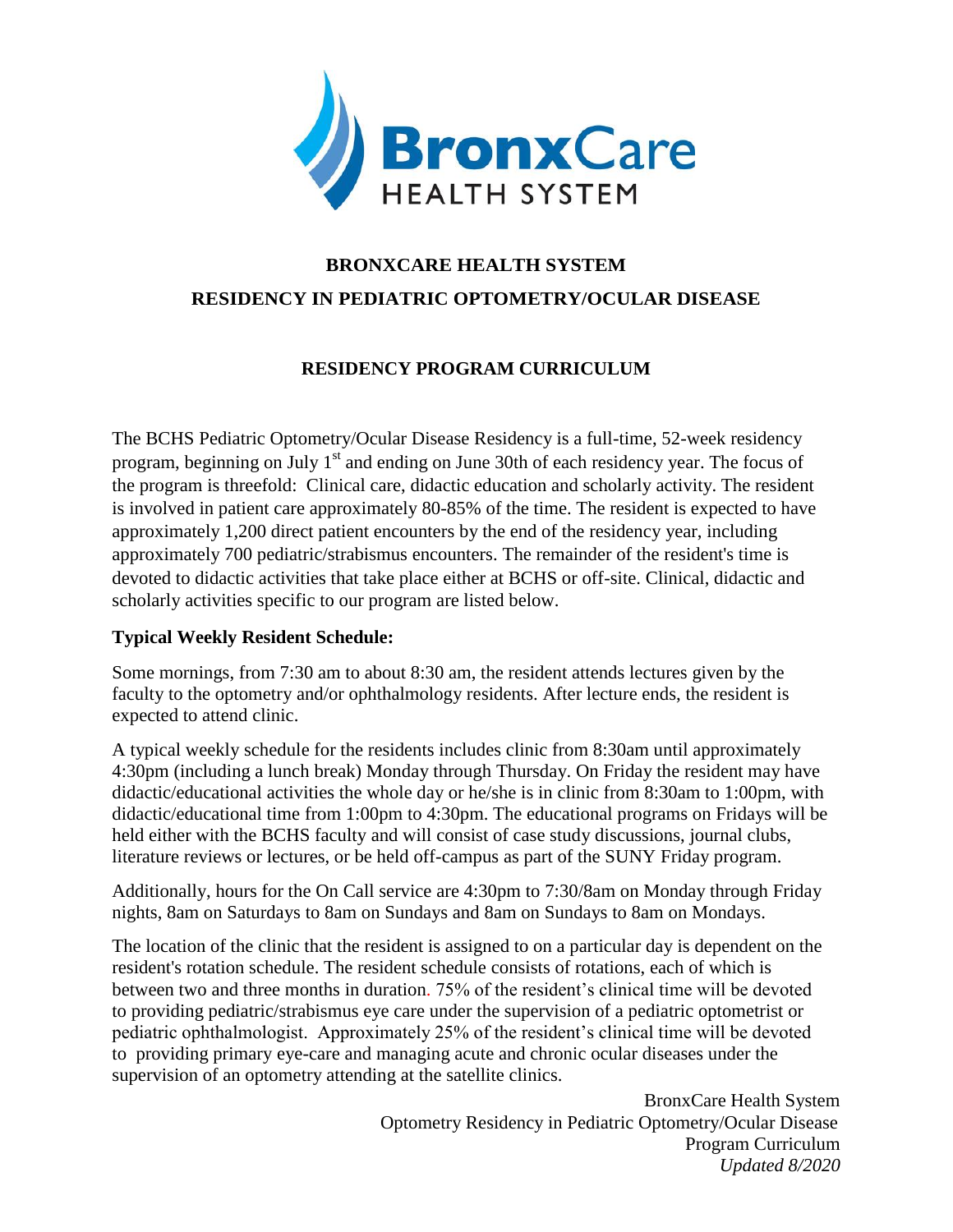During the third month of the residency, the resident starts to rotate through the ophthalmology sub-specialty clinics (such as retina, cornea, and neuro-ophthalmology) at the BCHS Eye Care Center to enhance the resident's skill in the diagnosis and management of advanced ocular disease. During these rotations, the resident will spend on average one day per week in the subspecialty clinics seeing patients in consultation with the Ophthalmology Attending.

The optometry resident will be on call on average 4 days per month on a rotating basis with the ophthalmology residents and other optometry residents.

The schedule for Fridays is variable throughout the year due to the SUNY Friday Program. When the resident is not attending a SUNY Friday program off-campus, he/she sees patients in the Cornea clinic at the BCHS Eye Care Center for the morning session and is supervised by the Ophthalmology attending, or he/she sees patients at a satellite clinic with one of the optometry attendings. The afternoon session is spent attending BCHS Optometry Conferences with either the Residency Program Supervisors or other Optometry Attendings.

### **List of Clinical Activities:**

- The resident will provide comprehensive and acute care exams to infants, toddlers, adolescents, and those with strabismus on average 3 days a week. Under the guidance of an optometrist and ophthalmologist specializing in pediatrics the resident will develop advanced clinical competency in:
	- o Various techniques used to gather information on visual function and ocular health in pediatric patients and those with special needs
	- o Routine and complex refractive cases
	- o The diagnosis, treatment, and management of refractive, strabismic, and deprivational amblyopia
	- o Binocular disorders
	- o Accommodative esotropia
	- o Non-refractive strabismus and motility disorders
	- o Pediatric ocular conditions, syndromes and diseases.
- To enhance the resident 's skill in the diagnosis and management of ocular disease, one to two days a week, the resident will rotate through, and provide care in, primary care optometry clinics with an emphasis on ocular disease or ophthalmology subspecialty clinics.

Subspecialty clinics include:

- o Medical and surgical retina
- o Neuro-ophthalmology
- o Cornea
- Under supervision of the clinical faculty, the resident will be trained in clinical skills such as:

BronxCare Health System Optometry Residency in Pediatric Optometry/Ocular Disease Program Curriculum *Updated 8/2020*